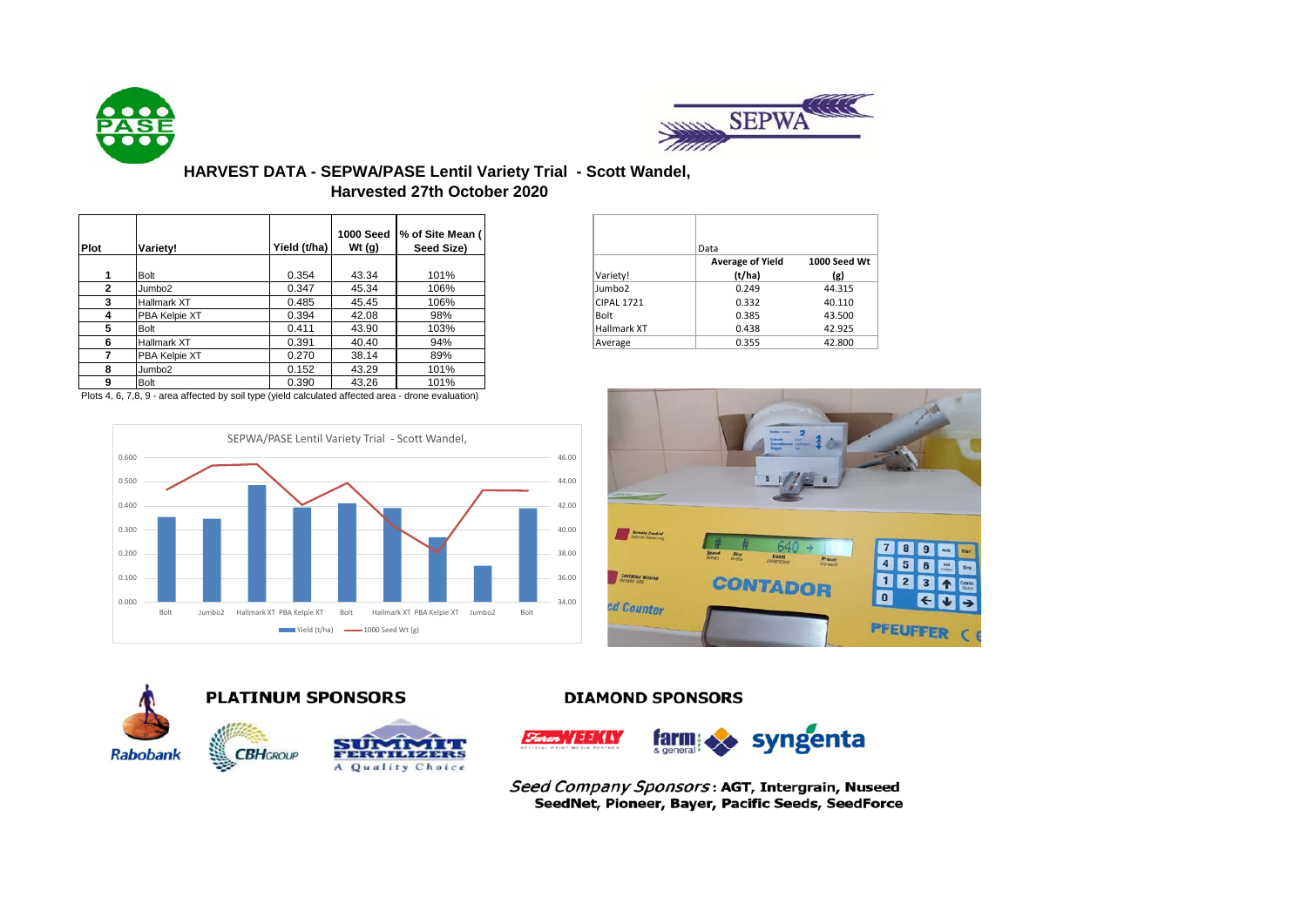



## **HARVEST DATA - SEPWA/PASE Lentil Variety Trial - Scott Wandel, Harvested 27th October 2020**

|             |                                                                                                | Plot   | Plot  |       |     |       |    |                                                                   |                         |       |
|-------------|------------------------------------------------------------------------------------------------|--------|-------|-------|-----|-------|----|-------------------------------------------------------------------|-------------------------|-------|
| <b>Plot</b> | Variety!                                                                                       | Length | Width |       |     |       |    | Area (ha)   Weight (kgs)   Yield (t/ha)   Plot 2   % of Site Mean | Average of Yield (t/ha) |       |
|             | <b>Bolt</b>                                                                                    | 250    | 24    | 0.600 | 212 | 0.354 |    | 100%                                                              | Variety!                | Total |
|             | Jumbo <sub>2</sub>                                                                             | 250    | 24    | 0.600 | 208 | 0.347 | 4  | 98%                                                               | Jumbo2                  | 0.249 |
|             | <b>Hallmark XT</b>                                                                             | 250    | 24    | 0.600 | 291 | 0.485 | 9  | 137%                                                              | <b>CIPAL 1721</b>       | 0.332 |
|             | PBA Kelpie XT                                                                                  | 210    | 24    | 0.504 | 199 | 0.394 | 16 | 111%                                                              | Bolt                    | 0.385 |
|             | <b>Bolt</b>                                                                                    | 250    | 24    | 0.600 | 246 | 0.411 | 25 | 116%                                                              | <b>Hallmark XT</b>      | 0.438 |
|             | <b>Hallmark XT</b>                                                                             | 230    | 24    | 0.552 | 216 | 0.391 | 36 | 110%                                                              | Average of Yield (t/ha) | 0.355 |
|             | PBA Kelpie XT                                                                                  | 150    | 24    | 0.360 | 97  | 0.270 | 49 | 76%                                                               |                         |       |
|             | Jumbo <sub>2</sub>                                                                             | 130    | 24    | 0.312 | 48  | 0.152 | 64 | 43%                                                               |                         |       |
|             | <b>Bolt</b>                                                                                    | 240    | 24    | 0.576 | 225 | 0.390 | 81 | 110%                                                              |                         |       |
|             | Plots 4, 6, 7, 8, 9 - area affected by soil type (calculated affected area - drope evaluation) |        |       |       |     |       |    |                                                                   | Not be                  |       |

Plot Variety! Plot Length Plot Width Area (ha) Weight (kgs) Yield (t/ha) Plot 2 % of Site Mean<br>1 Bolt 250 24 0.600 212 0.354 1 100% Bolt 250 24 0.600 **212** 0.354 1 **100%** Bolt 250 24 0.600 **246** 0.411 25 **116%** Bolt 240 24 0.576 **225** 0.390 81 **110%**

| Average of Yield (t/ha) |       |
|-------------------------|-------|
| Variety!                | Total |
| Jumbo <sub>2</sub>      | 0.249 |
| <b>CIPAL 1721</b>       | 0.332 |
| Bolt                    | 0.385 |
| Hallmark XT             | 0.438 |
| Average of Yield (t/ha) | 0.355 |



0.000 0.100 0.200 0.300 0.400 0.500 0.600 0.700 0.800 0 1 2 3 4 5 6 7 8 9 10 **PBA Bolt Yield (t/ha)**





### **DIAMOND SPONSORS**



Seed Company Sponsors: AGT, Intergrain, Nuseed SeedNet, Pioneer, Bayer, Pacific Seeds, SeedForce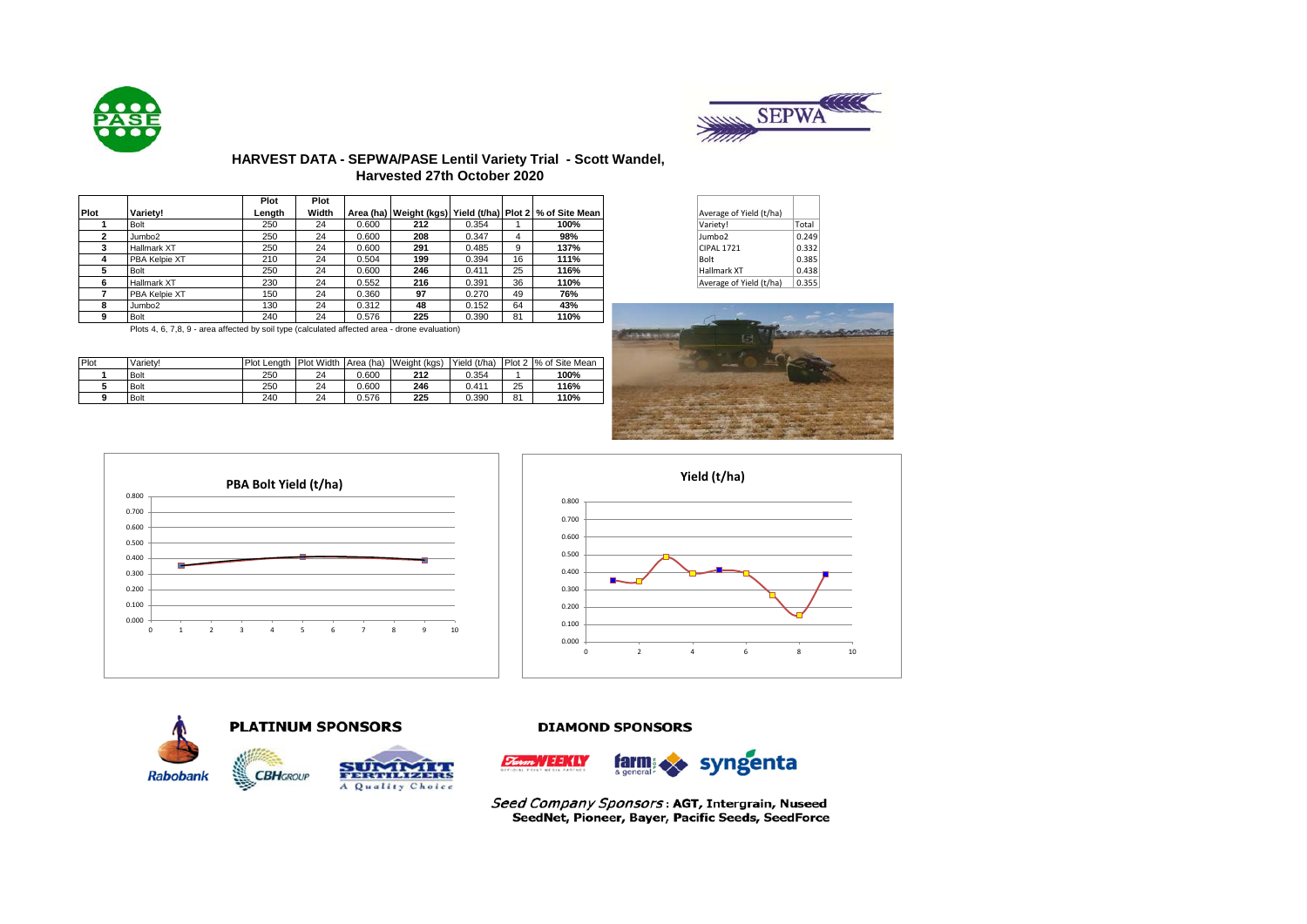





# **2020 SEPWA/PASE Lentil Variety Trial**

| Plot | Variety!           | Yield<br>(t/ha) | % of Site Mean | <b>Statistical Analysis</b>     |       |
|------|--------------------|-----------------|----------------|---------------------------------|-------|
|      | <b>Bolt</b>        | 0.354           | 100%           | Site Mean (t/ha)                | 0.355 |
| ົ    | Jumbo <sub>2</sub> | 0.347           | 98%            | Probability                     | 0.228 |
| 3    | Hallmark XT        | 0.485           | 137%           | Least significant difference 5% | 0.190 |
| 4    | PBA Kelpie XT      | 0.394           | 111%           | <b>CV %</b>                     | 22.8  |
|      | <b>Bolt</b>        | 0.411           | 116%           |                                 |       |
| 6    | Hallmark XT        | 0.391           | 110%           |                                 |       |
|      | PBA Kelpie XT      | 0.270           | 76%            |                                 |       |
| 8    | Jumbo2             | 0.152           | 43%            |                                 |       |
| a    | <b>Bolt</b>        | 0.390           | 110%           |                                 |       |

Plots 4, 6, 7,8, 9 - area affected by soil type (calculated affected area - drone evaluation) **Soil Description:** Sandy Loam - Ripped Spaded 2016





## **PLATINUM SPONSORS**



# **TEST**

## **DIAMOND SPONSORS**

. *|| EEKLY* 



Seed Company Sponsors: AGT, Intergrain, Nuseed SeedNet, Pioneer, Bayer, Pacific Seeds, SeedForce

#### **Statistical Analysis**

| Site Mean (t/ha)                | 0.355 |
|---------------------------------|-------|
| Probability                     | 0.228 |
| east significant difference 5%. | 0.190 |
| CV %                            | 22.8  |

|                          | <b>Site Details</b>        |
|--------------------------|----------------------------|
| <b>Soil Description:</b> | Sandy Loam - Ripped Spaded |
| Date Sown:               | Thursday, 7 May 2020       |
| <b>Date Harvested</b>    | Tuesday, 27 October 2020   |
| <b>Seeding Rate:</b>     | 45 kg/ha                   |

### **Plot Dimensions**

250 24 0.60 1.67 **Length (m) Width (m) Area (m2) Conversion Factor**